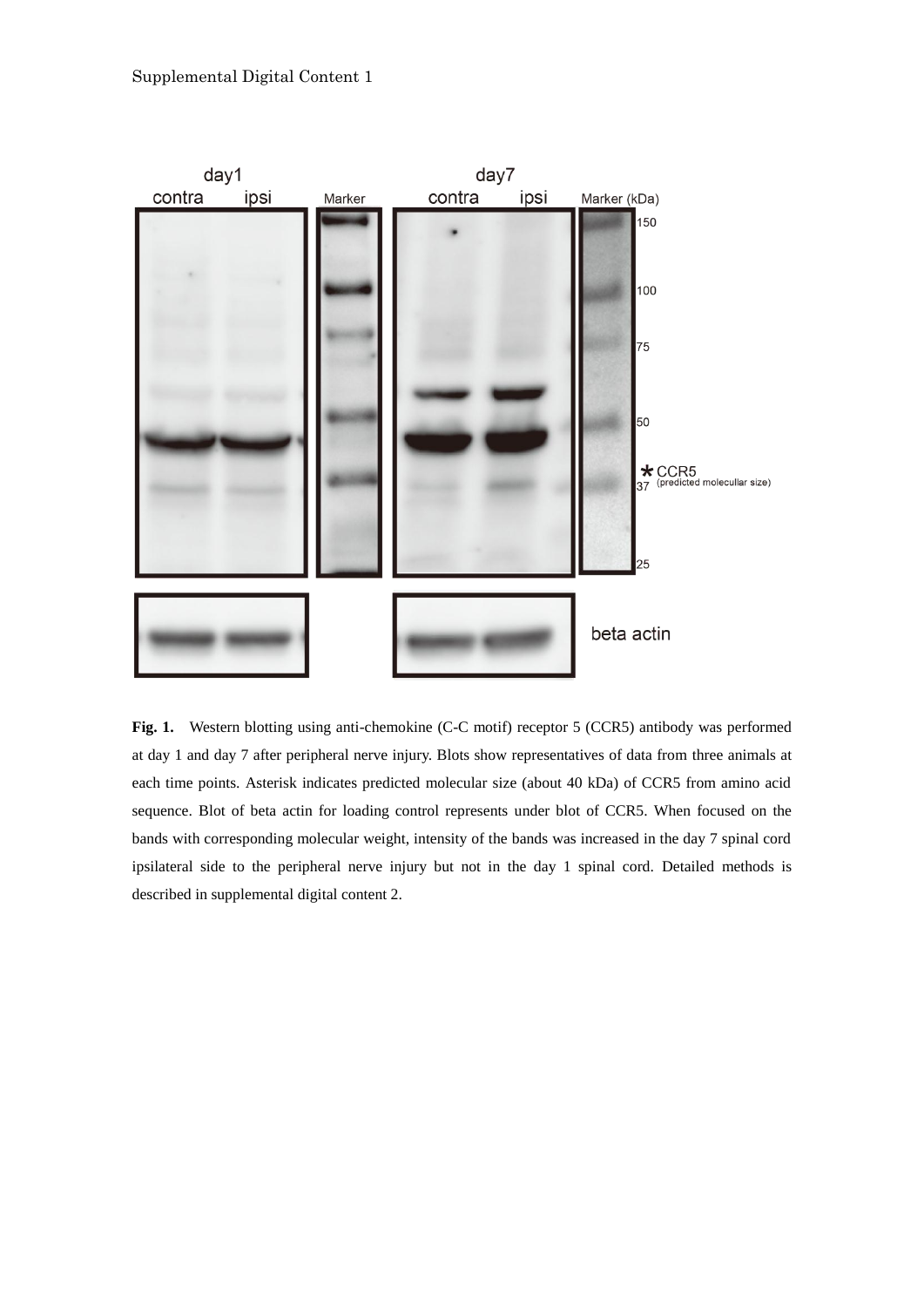

**Fig. 2.** Histological analyses of chemokine (C-C motif) receptor 1 (CCR1) messenger RNA (mRNA) expression in the spinal cord 7 days after peripheral nerve injury. Detailed method for staining was described in supplemental digital content 2. Each labeled images (A-H) represent corresponding locus in upper left low magnification image. Localization of CCR1 mRNA (anti-s) is shown as deep purple of nitro-blue tetrazolium chloride/5-Bromo-4-Chloro-3'-Indolylphosphatase p-Toluidine salt and counter staining was performed with Kernechtrot nuclear fast red staining. The right of each image (sense) was obtained using probe having complementary sequence of anti-s probe which is used as negative control of staining. CCR1 mRNA positive staining were overall weak but part of neuron-like (having large cell body) cells had positive staining (arrowheads). Apparently, no difference was observed between ipsilateral and contralateral side to nerve injury.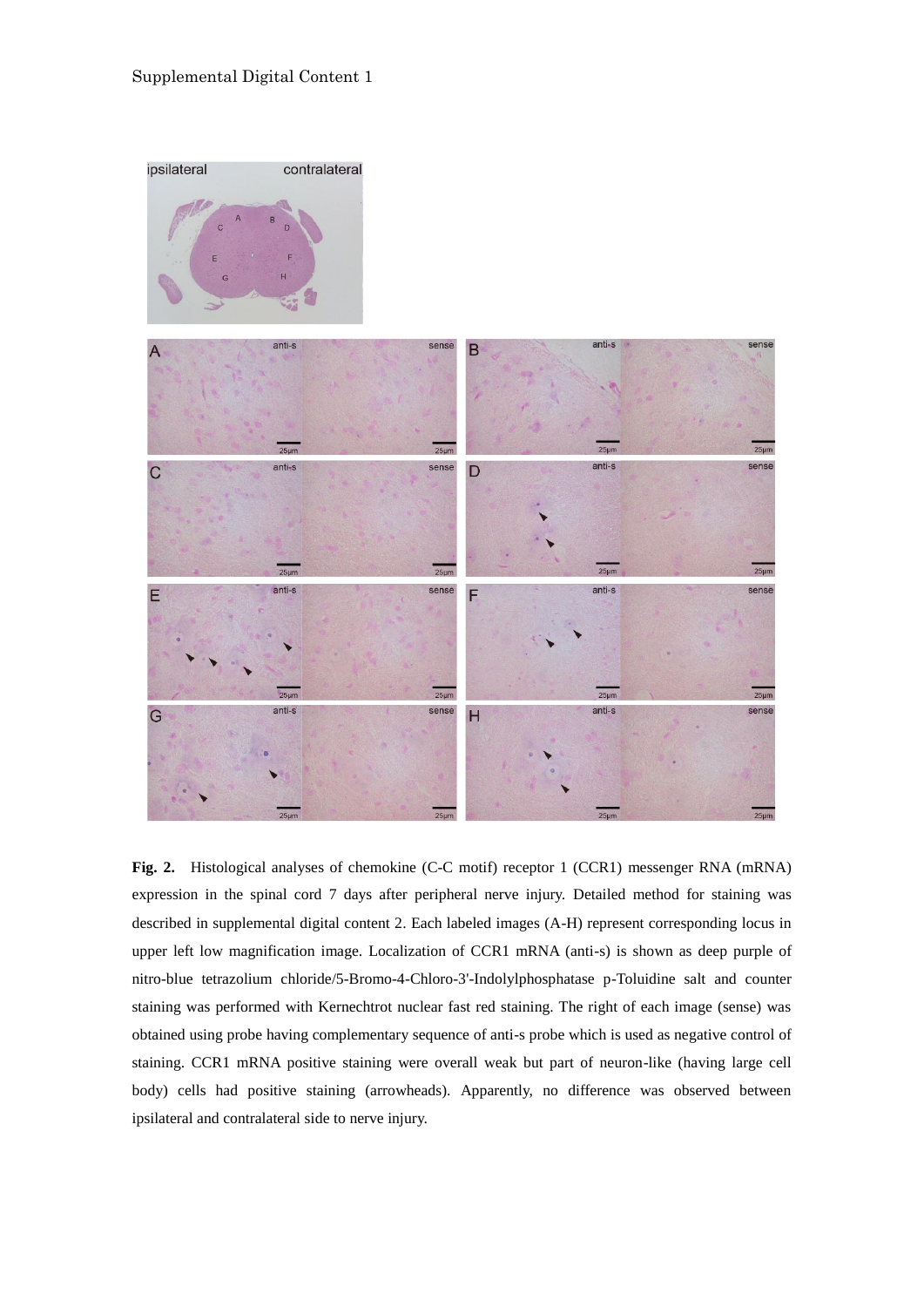

**Fig. 3.** Histological analyses of chemokine (C-C motif) receptor 5 (CCR5) messenger RNA (mRNA) expression in the spinal cord 7 days after peripheral nerve injury. Each labeled images (A-H) represent corresponding locus in upper left low magnification image. Detailed method for staining was described in supplemental digital content 2. Localization of CCR5 mRNA (anti-s) is shown as deep purple of nitro-blue tetrazolium chloride/5-Bromo-4-Chloro-3'-Indolylphosphatase p-Toluidine salt and counter staining was performed with Kernechtrot nuclear fast red staining. The right of each image (sense) was obtained using probe having complementary sequence of anti-s probe which is used as negative control of staining. CCR5 mRNA positive staining were overall weak but part of cells with small cell body had positive staining. Apparently, nuclear fast red staining indicates increased cell number in ipsilateral side of spinal cord, that is consistent with increased cell number of microglia. In the ventral horn some of motor neuron-like cells were surrounded by CCR5 mRNA-positive cells that is typical of microglia after